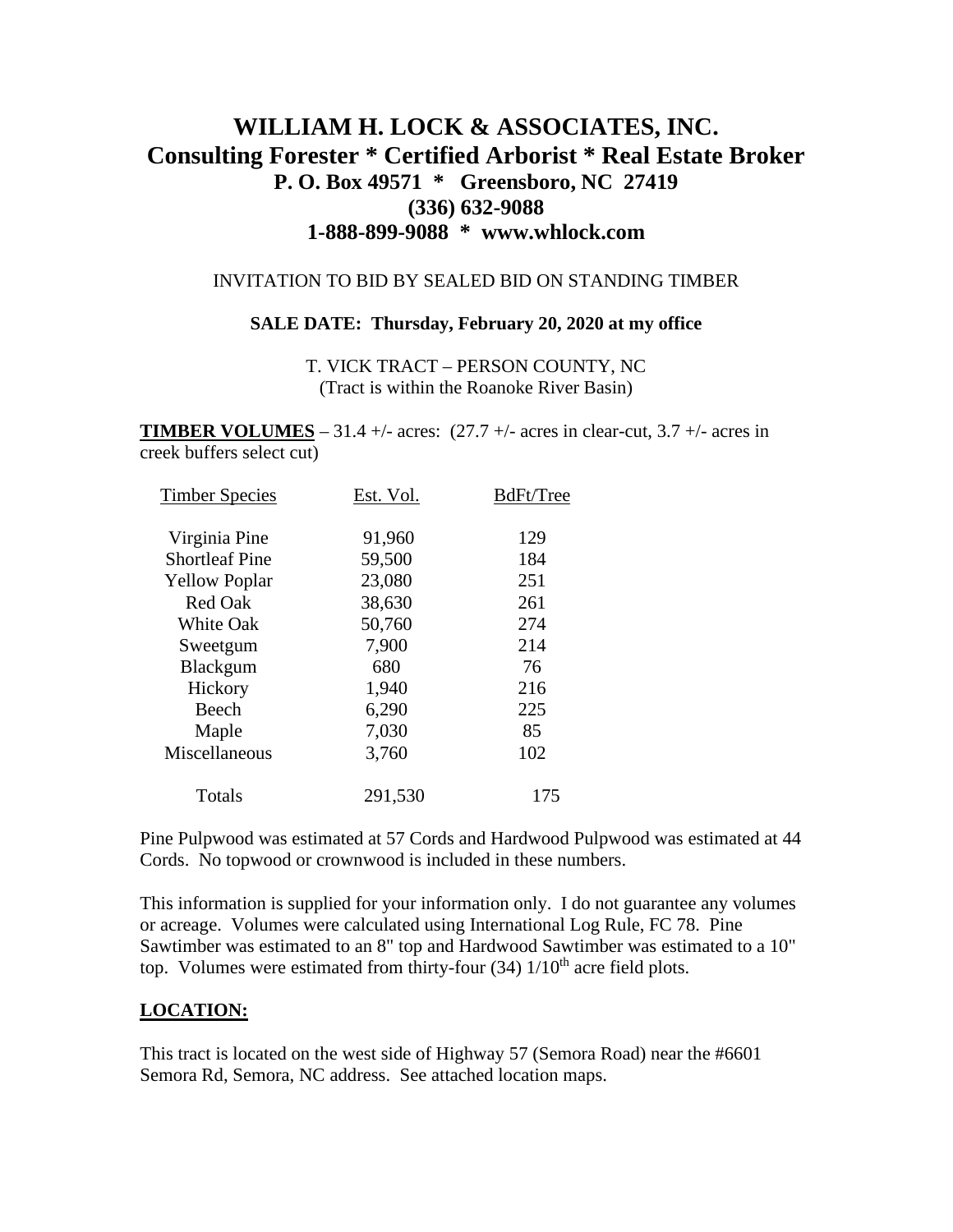Page Two T. Vick Tract - Timber Sale Sale Date: Thursday – February 20, 2020

### **BIDS:**

The Vick Tract is being sold on a lump sum sealed bid basis. Bids will be accepted by **regular mail** if received by 5:00 pm on Wednesday, February 19, 2020 **OR** bids will be accepted by **email [\(whlock@whlock.com\)](mailto:whlock@whlock.com), telephone (336-632-9088), fax (336-632- 9088), or in-person** at my office until 11:00 am on Thursday, February 20, 2020. At 11:00 am on Thursday, February 20, 2020 all bids received will be recorded. The successful bidder will be notified within 24 hours of the bid openings. A 10% deposit may be requested to be delivered to William H. Lock & Associates, Inc. within 72 hours of the bid opening. The balance of the sales price is to be delivered at the sale closing. The seller reserves the right to refuse or accept any and all bids. Seller will consider all bids. The seller will be responsible for the timber deed preparation, revenue stamps if recorded, and the forestry consultant fees. The buyer will be responsible for all other closing costs. A \$1,000 performance deposit will be payable at closing and held in a noninterest bearing trust account until satisfactory completion of logging. The performance deposit does not limit the buyer's liability.

### **PLACE OF SALE:**

The timber sale will be held at the office of William H. Lock & Associates, Inc. in Greensboro, NC. The office address is 375 S. Swing Road, Greensboro, NC 27409. Telephone and Fax: 336-632-9088; [Email: whlock@whlock.com](mailto:Email:%20whlock@whlock.com) 

## **CONDITIONS OF SALE**:

1. The Buyer shall have 24 months from the date of the timber deed to cut and remove all merchantable timber within the "Sale Areas". "Creek Buffers" have been marked with Blue Flagging. No blue flagged trees marking the buffer boundaries may be cut. Pine  $> 14$ " DBH and Hardwoods  $> 16$ " DBH may be harvested from within these buffer areas provided all Best Management Practices, Forest Practice Guidelines, and any applicable river basin or watershed regulations are followed. The tract is within the Roanoke River Basin and Buyer is responsible for following their guidelines. The sale boundaries are marked with orange flagging. No trees marked with orange flagging and no trees beyond the orange flagging are to be harvested.

2. The Buyer shall access the tract from Semora Road along the existing farm path leading into the open section of the tract. All access routes will need to be installed and/or maintained according to all North Carolina Best Management Practices, Forest Practice Guidelines, and any applicable river basin or watershed rules. All roadways must remain open and passable by ordinary traffic at all times. The roadways must be left in similar condition at the completion of the harvesting operation as they were at the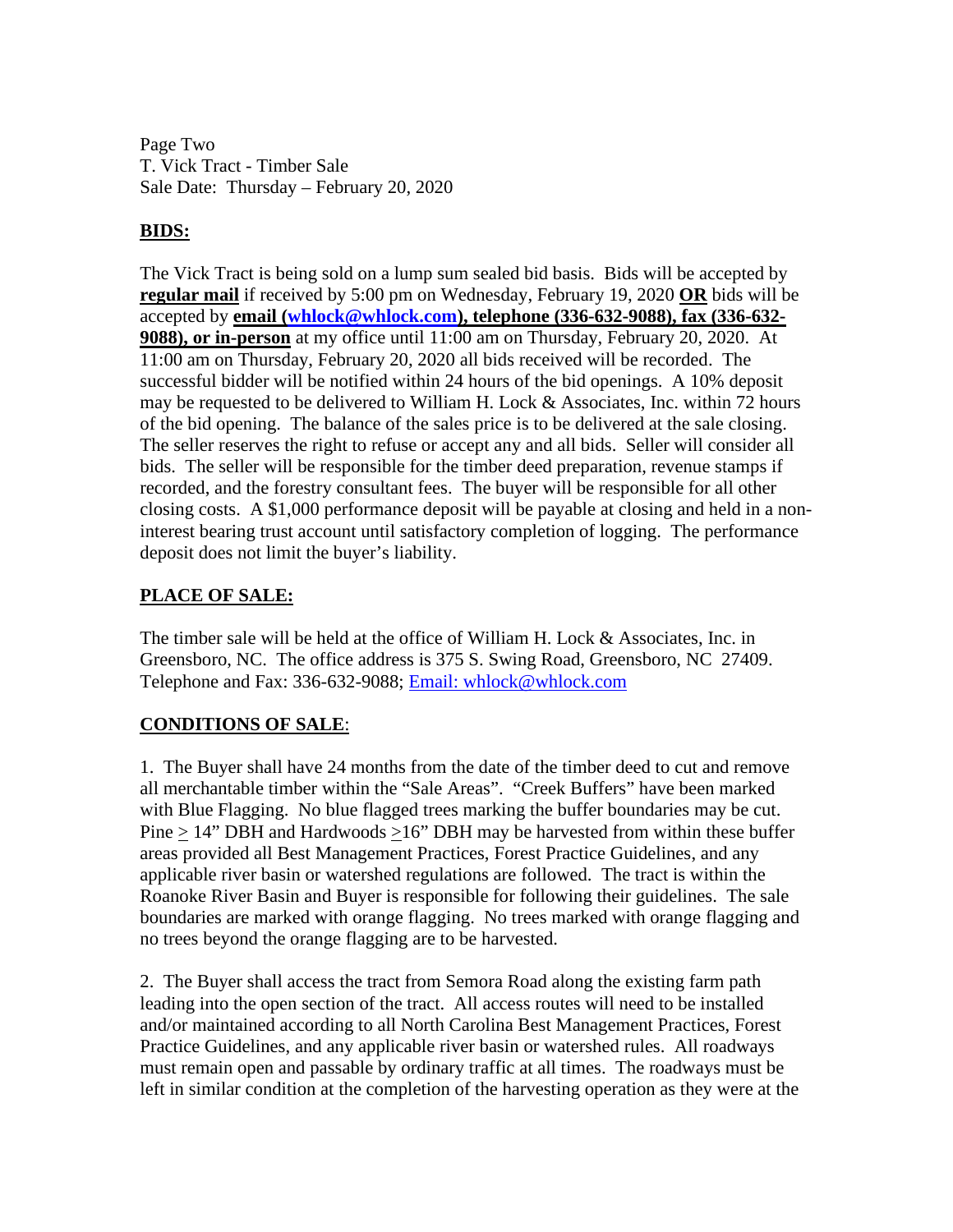Page Three T. Vick Tract - Timber Sale Sale Date: Thursday – February 20, 2020

beginning of the harvesting operation, reasonable wear and tear accepted. Call W.H. Lock if there are questions concerning access routes.

3. The Buyer is responsible for maintaining a clean site. No equipment parts, trash, tires or other debris created as a result of the harvesting operation shall be left on the property. It shall be the Buyer's responsibility to clean up any hazardous material or chemical waste spills including but not limited to Diesel Fuel, Hydraulic Fluid, Machine Oil, and/or Gasoline upon the subject property if deposited as a result of the harvesting operation. Responsibility will include any required remediation including but not limited to the removal of contaminated soils.

4. Harvesting operations must not interfere with any farming operations and farming operations must not interfere with any harvesting operations. Decking, loading or hauling will not be permitted in any existing open fields or pastures immediately adjacent to the timber unless approved by William H. Lock & Associates, Inc. If approved, open areas must be free of logging debris, smoothed when completed, and re-seeded if necessary.

5. The Buyer is responsible for following all Federal, State, and local regulations regarding timber harvesting activities. If required, Buyer is responsible for obtaining any necessary permits or licenses required for timber harvesting. All logging operations must conform to North Carolina Best Management Practices, Forest Practices Guidelines, and any applicable river basin or watershed rules. In the event that a non-compliance situation is identified on the tract as a result of the harvesting operation, William H. Lock & Associates, Inc. will have the express right to suspend the harvesting operation until the situation is brought into compliance. No trees or other logging debris shall be left in or across the property boundary, sale cutting lines or access roads and paths.

6. All necessary sale harvest boundaries have been marked with orange flagging. Landowner guarantees the orange flagged sale boundaries. No flagged trees denoting the sale boundary shall be cut and no trees outside the boundary lines shall be cut. If trees marking the sale boundary are cut, North Carolina timber trespass laws may apply. No trees shall be cut to fall on a neighboring landowner's property or where potential damage may occur. If existing property corners are damaged or removed as a result of the harvesting operation, Buyer agrees to replace the markers at the correct surveyed location at their own expense.

7. Buyer agrees to notify William H. Lock & Associates, Inc., P. O. Box 49571, Greensboro, NC 27419 at least 3 days in advance of the beginning of the harvesting operation and at least 3 days in advance of the completion of the harvesting operation.